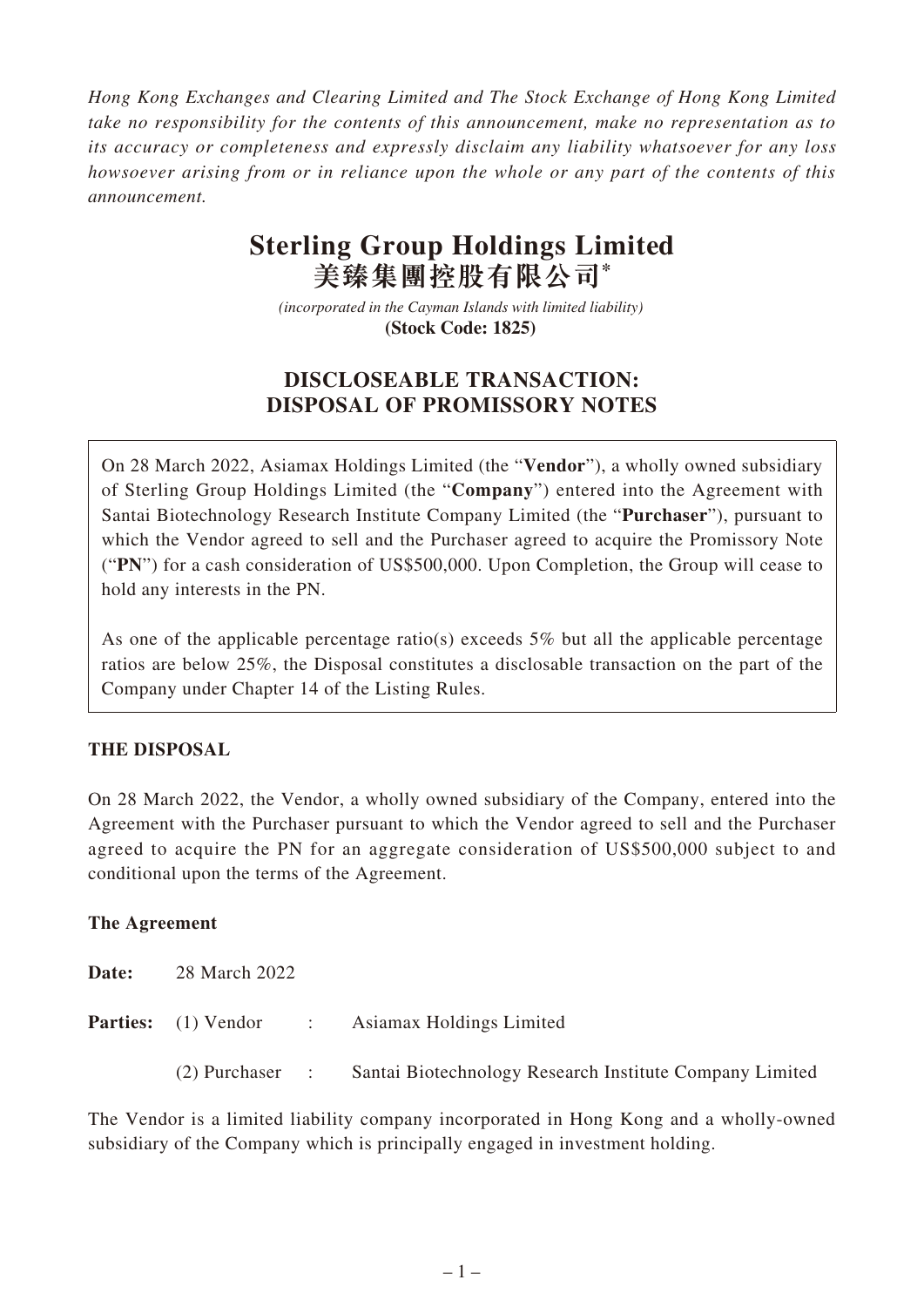The Purchaser is a company incorporated in Hong Kong with limited liability and is principally engaged in investment holding. To the best of the Directors' knowledge and information, the ultimate beneficial owner of the Purchaser is Mr. LO Yuk Lam. To the best of the Directors' knowledge, information and belief, having made all reasonable enquiries, the Purchaser and its ultimate beneficial owners are Independent Third Parties.

#### **Assets to be disposed**

Before Completion, the Vendor is the legal and beneficial owner of the PN, which is a convertible promissory note issued by JP Outfitters, LLC (the "**PN Issuer**") with face value of US\$500,000. The PN bears interest rate of 6% per annum. The PN Issuer is an Independent Third Party.

Pursuant to the Agreement, the Vendor has agreed to dispose and the Purchaser has agreed to acquire the PN subject to and conditional upon the terms and conditions of the Agreement.

## **Consideration**

The consideration for the Disposal is US\$500,000, which is equivalent to the face value of the PN and shall be payable by the Purchaser in cash upon Completion.

The consideration for the Disposal was determined with reference to the face value and book value of the PN (which was the appraised value determined by an independent valuation firm as of 31 March 2021) and arrived at after arm's length negotiations between the parties to the Agreement. The Directors (including the independent non-executive Directors) consider the terms of the Agreement (including but not limited to the consideration) to be fair and reasonable and on normal commercial terms and are in the interests of the Company and the Shareholders as a whole.

#### **Conditions precedent**

The Agreement is not conditional upon any conditions precedent.

## **Completion**

Completion will take place on or before 31 March 2022 upon payment of the agreed purchase price.

Upon Completion, the Group will cease to hold any interests in the PN.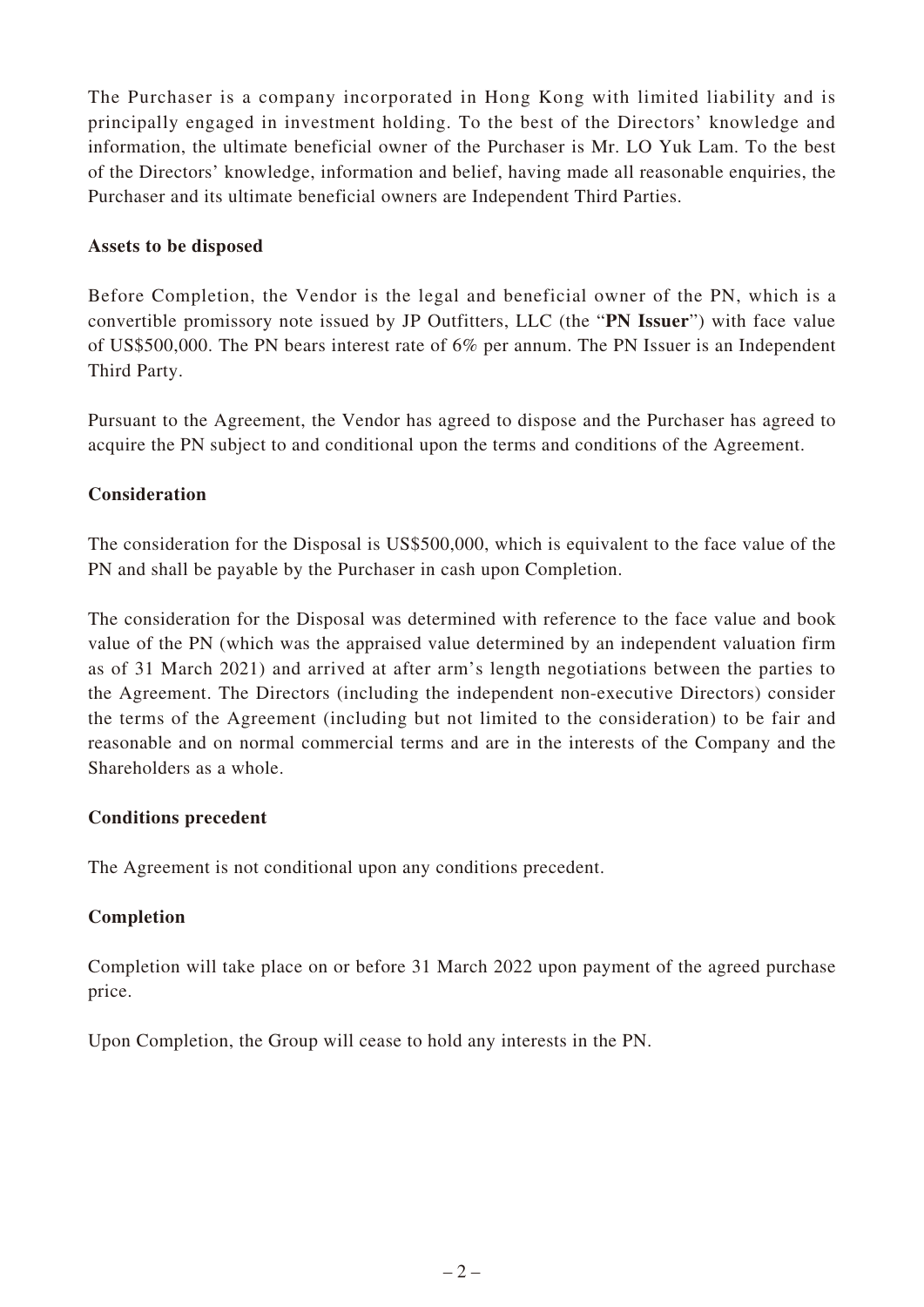#### **INFORMATION ON THE PN**

The PN is a convertible promissory note issued by the PN Issuer with face value of US\$500,000. Pursuant to the PN, the PN Issuer promises to pay to the order of the PN holder, the principal sum of US\$500,000, together with cash interest of 6% per annum on the outstanding principal balance from the date the payee received the principal until the PN has been indefeasibly paid in full.

The interest received by the Group under the PN for the year ended 31 March 2020 and 31 March 2021 were US\$21,042 and US\$29,665 respectively. The book value of the PN as at 31 March 2021 and 30 September 2021 was US\$422,051 and US\$422,051 respectively.

The PN Issuer is a Delaware, U.S. limited liability company incorporated on 2 May 2019 and engaged in, among other things, the business of direct-to-consumer multi-channel retailing, providing a broad range of products to consumers marketed under different brands. To the best of the Directors' knowledge, information and belief having made all reasonable enquiries, the PN Issuer and its ultimate beneficial owner(s) are Independent Third Parties.

#### **REASONS AND BENEFITS FOR THE DISPOSAL**

The Group is an apparel manufacturer headquartered in Hong Kong providing a one-stop apparel manufacturing solution for its customers. The Group manufactures a wide range of men's, women's and children's apparel products such as outerwear, bottoms, tops and other products. The majority of the customers are international apparel brands that are headquartered in the U.S. and certain European countries such as the U.K. with their products sold around the world. In particular, the Group has established a long standing relationship with its largest customer who is an international apparel brand headquartered in the U.S. since the 1990s. In recent years, the Group has actively diversified its customer base and product portfolio having secured several new customers, including high-end fashion brands from the U.S. and the U.K.

It is estimated that upon Completion, the Group will record a gain of approximately HK\$608,000 on the Disposal, which is the difference between the book value of the PN as at 30 September 2021 and the consideration receivable by the Group. The actual gain or loss as a result of the Disposal to be recorded by the Group is subject to audit to be performed by the Company's auditors.

After deducting the expenses relating to the Disposal, it is expected that the net proceeds will be approximately HK\$3,900,000, which shall be applied towards the repayment of indebtedness and for the general working capital of the Group.

The Board is of the view that the Disposal provides a good opportunity for the Group to realise its investment in the PN and focus its resources on the business development of the Group. The Disposal is in line with the strategy of the Group to utilize its resources (both financial and man-power) to concentrate on the apparel manufacturing business.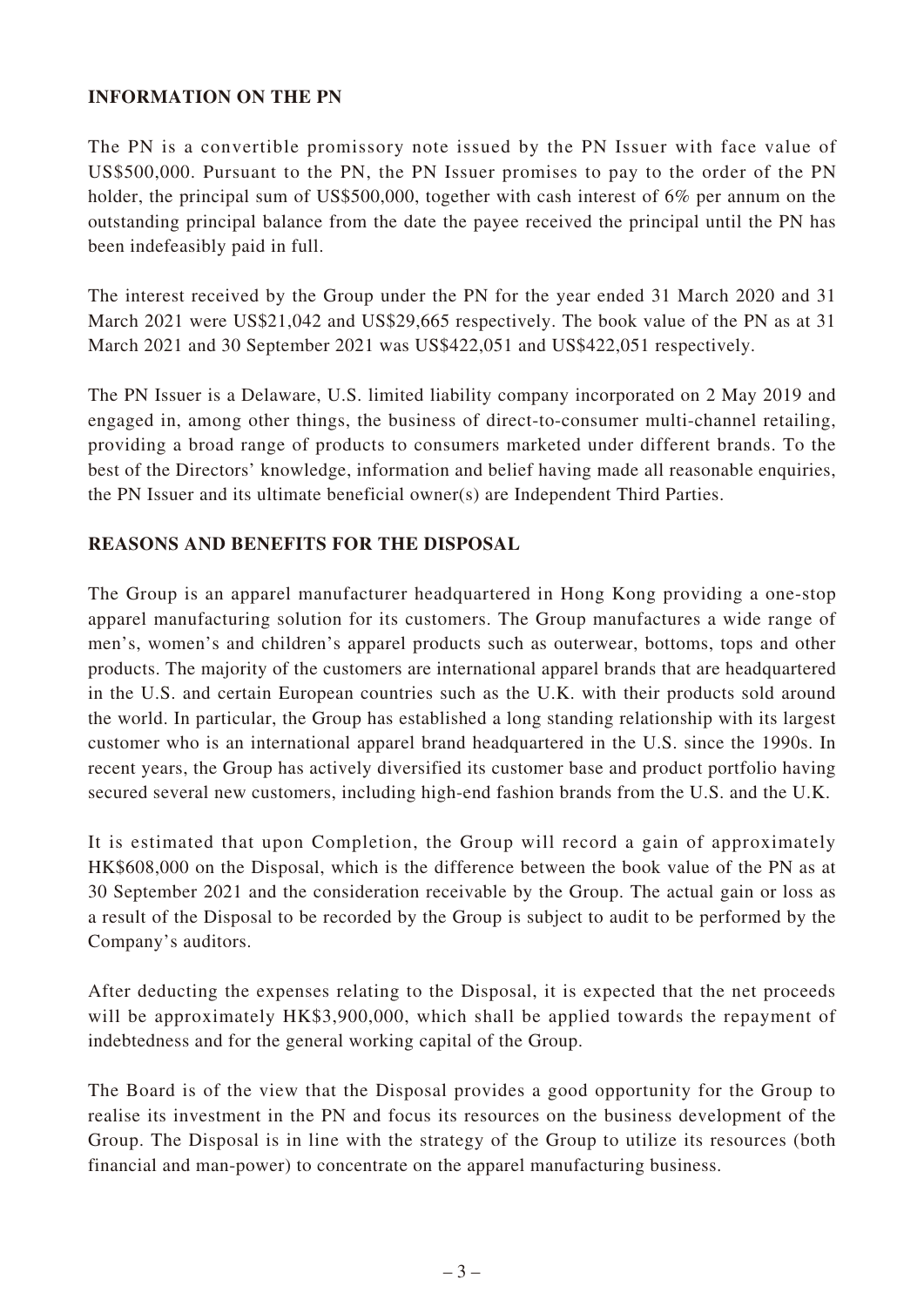Taking into consideration of the aforesaid, the Directors (including the independent nonexecutive Directors) consider that the terms of the Disposal are fair and reasonable and are on normal commercial terms and are in the interests of the Company and the Shareholders as a whole.

#### **LISTING RULES IMPLICATION**

As one of the applicable percentage ratio(s) exceeds 5% but all the applicable percentage ratios are below 25%, the Disposal constitute a discloseable transaction on the part of the Company under Chapter 14 of the Listing Rules.

#### **DEFINITIONS**

In this announcement, unless the context otherwise requires, the following expressions shall have the following meanings when used herein:

| "Agreement"                    | the assignment agreement dated 28 March 2022 and entered<br>into between the Purchaser and the Vendor in respect of the<br>disposal of PN                                                                                                                                                                                                                           |
|--------------------------------|---------------------------------------------------------------------------------------------------------------------------------------------------------------------------------------------------------------------------------------------------------------------------------------------------------------------------------------------------------------------|
| "Board"                        | board of the Directors                                                                                                                                                                                                                                                                                                                                              |
| "Company"                      | Sterling Group Holdings Limited, a company incorporated<br>in the Cayman Islands with limited liability and the issued<br>Shares are listed on the Main Board of the Stock Exchange<br>$(\text{stock code}: 1825)$                                                                                                                                                  |
| "Completion"                   | completion of the Disposal in accordance with the terms of<br>the Agreement                                                                                                                                                                                                                                                                                         |
| "connected person(s)"          | has the meaning ascribed to it under the Listing Rules                                                                                                                                                                                                                                                                                                              |
| "Director(s)"                  | $\text{directory}(s)$ of the Company from time to time                                                                                                                                                                                                                                                                                                              |
| "Disposal"                     | the disposal of the PN as contemplated under the Agreement                                                                                                                                                                                                                                                                                                          |
| "Group"                        | the Company together with its subsidiaries                                                                                                                                                                                                                                                                                                                          |
| "Hong Kong"                    | Hong Kong Special Administrative Region of the PRC                                                                                                                                                                                                                                                                                                                  |
| "Independent Third Party(ies)" | any person(s) or company(ies) and their respective ultimate<br>beneficial owner(s), to the best of the Directors' knowledge,<br>information and belief having made all reasonable enquiries,<br>are not core connected persons of the Company and are<br>third parties independent of the Company and its connected<br>persons in accordance with the Listing Rules |